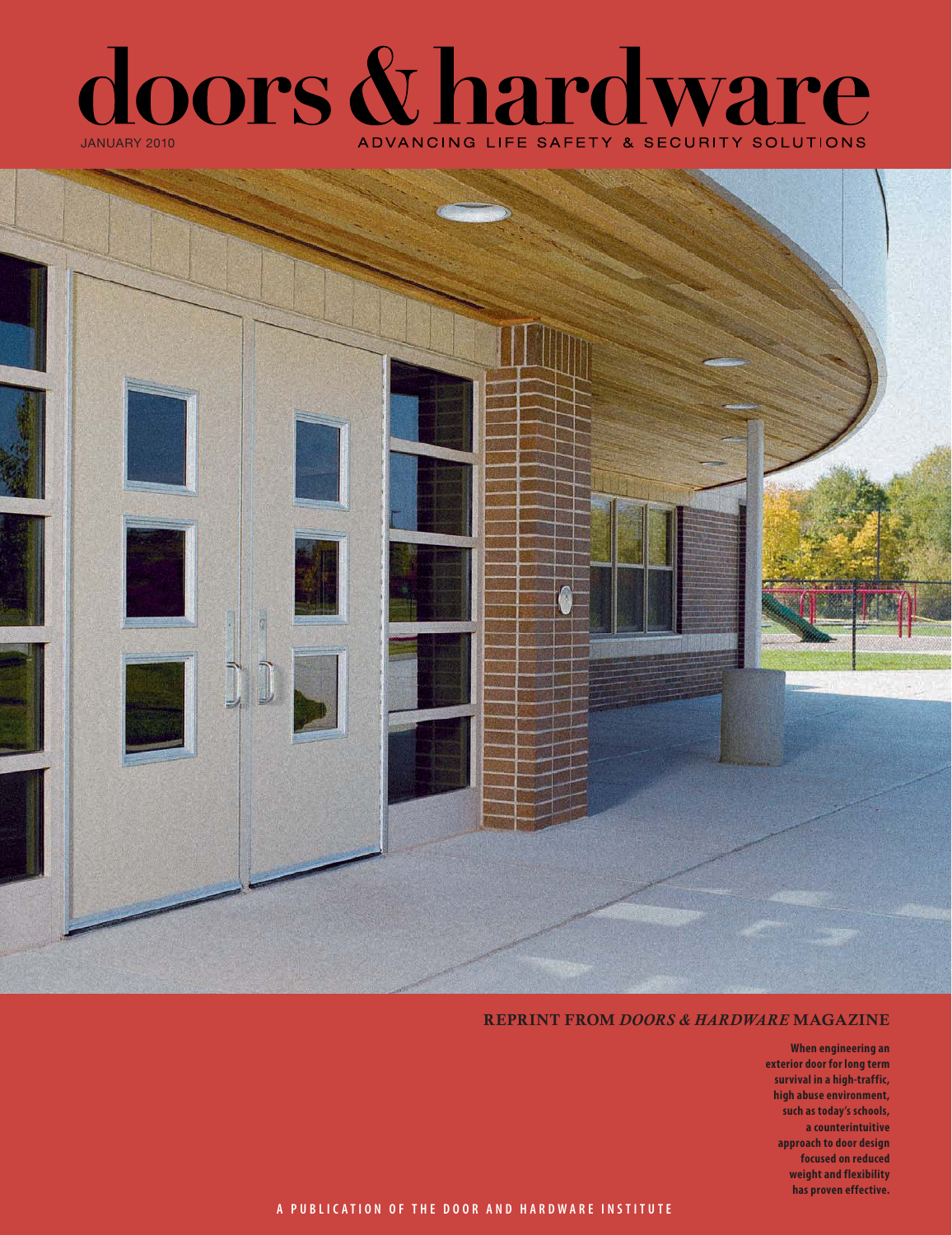**Doors cannot be considered in isolation. They are just one element in a total system that must work together to avoid maintenance issues and provide the longest possible service life.** 

*Testing* 

*Proves the* 

*Principles*

DAN DEPTA



# Heavy-Duty Door Design A Counterintuitive Approach to

**I** F YOU WERE TO DESCRIBE AN exterior door strong enough to withstand a hurricane, a violent explosion, or millions and millions of abusive open/close cycles, what type of adjectives would come to mind? Is that door rigid and heavy? Massive and imposing like a bank vault door? Or would you think the opposite, that a lightweight and flexible door would be best?

As it turns out, for many applications, the most durable, longestlasting door is a lightweight and flexible door.

Exterior doors are subjected to bending and twisting forces with every open/close cycle, and countless cycles of expansion/contraction due to temperature changes, to say nothing of the forces induced by deliberate abuse. Instead of fighting a losing

battle against these forces, why not design the door with the ability to accommodate them and bounce back without sustaining damage?

Long-term survival of exterior entrances in any high-traffic, highabuse environment, like today's schools, requires an appreciation for the fact that the entrance is a system of interdependent components that must all work together to deliver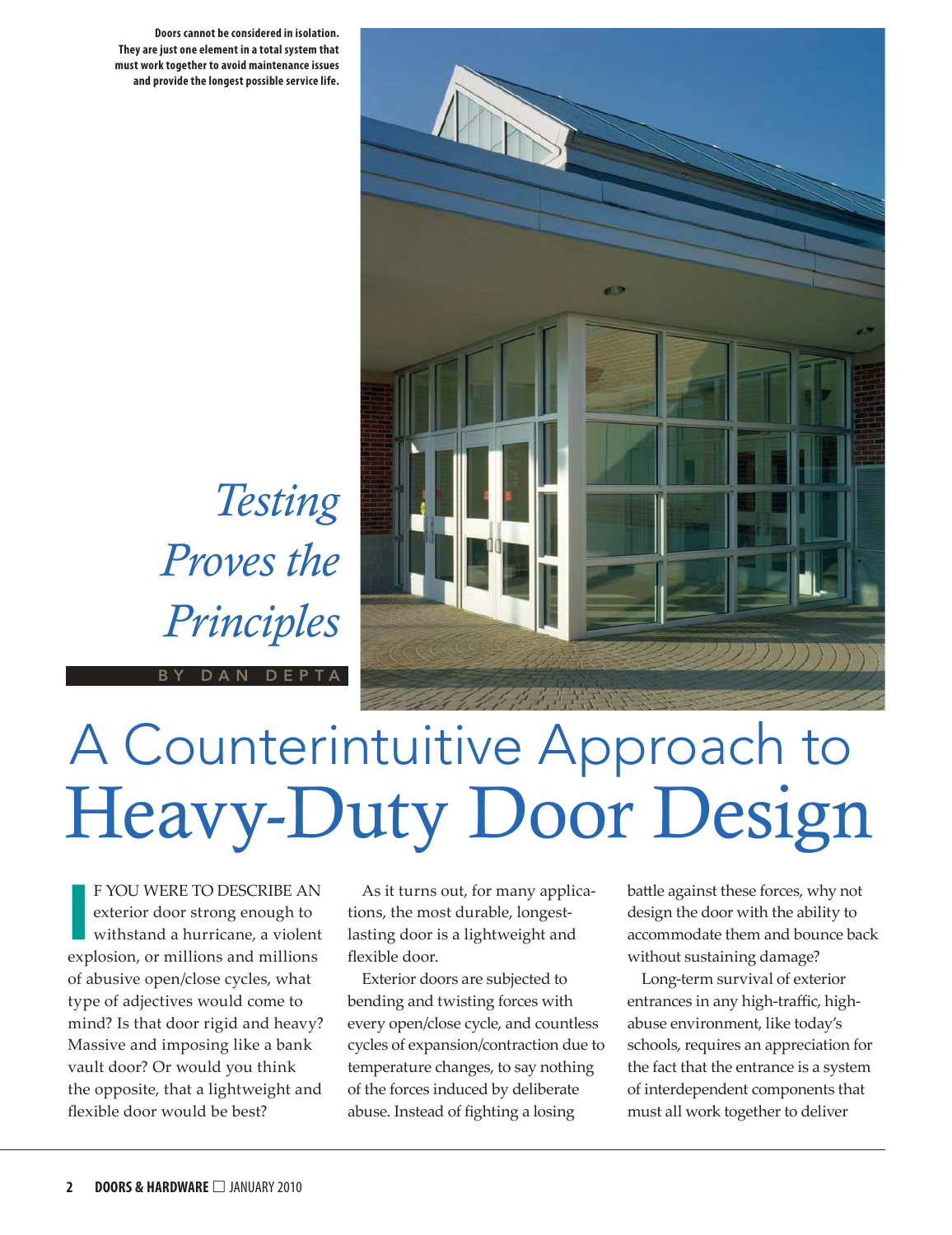longer life and reduced maintenance. And it also requires an appreciation of the fundamental laws of motion that pertain to swinging doors, and the inherent physical properties of the materials used to construct the doors.

### **It's a Simple Matter of Physics**

Newton's First Law of Motion deals with the concept of inertia, which, simply stated, is the difficulty you have in changing an object's state of motion. Inertia is directly related to the mass of the object. In other words, a door that is twice as heavy as another door takes twice the effort to open, and twice the effort to stop once swinging. That's bad news for the hardware, which will have to work twice as hard to control this heavier door, and for the framing, too, which has to support that extra weight.

Newton's Second Law of Motion deals with force and how it increases with mass. The implication for entrance service life is that as door mass increases, the forces transmitted into the hardware and framing increase proportionally. The net result of these two immutable laws of nature is that the heavier a door leaf becomes, the more it beats the life out of the hardware and framing components. Doors with less mass are easier to open and transmit smaller forces into the rest of the entrance system, reducing wear and tear. But that's only half of the story. The other half has to do with compliance and elasticity, two properties of materials and structures which have profound implications for total entrance system life.

## **Designing for Flexural Strength**

The counterintuitive approach to designing heavy-duty doors is to

design for what is known as flexural strength, rather than rigidity. To build a door with optimal flexural strength, careful attention must be paid to the size and shape of all door components, the materials used, and the methods of fabrication. The stiles and rails tubes must be sized to flex at a rate compatible with the flexibility of the bonded face sheet/foam core system. The core material itself must be foamed in place and have sufficient shear strength and adhesion to bond all door components together into a single integral unit. Face sheets must be secured on all four sides by reglets in the stiles and rails so stress loads can be shared evenly between the perimeter frame and skin/core system, without concentrating at a few screw locations as can occur with applied capping.

Stresses tend to concentrate at the corners of a door, as evidenced by buckling, splitting or "witness marks" in the finish of a door that is beginning to fail. Mitered corner joints secured by corner clips and full-width tie rods are essential to allow adequate elasticity without the permanent deformation or progressive metal fatigue that plague mechanically-fastened or welded corners. A 3/8-inch steel tie rod can comply elastically, much like a spring, to allow repeated deflection without deformation.

When doors are designed for reduced weight and optimal flexibility, all entrance components benefit. This apparent contradiction of conventional wisdom has been proven out by the extraordinary performance and longevity of a unique hybrid door design which combines modern composite materials with aluminum extrusions to produce a flush door that is particularly well-suited to the most demanding exterior applications.

## **Testing Proves Out the Light and Flexible Philosophy**

We started with the ANSI A250.4 Test Procedure and Acceptance Criteria for Physical Endurance for Steel Doors and Hardware Reinforcings test protocol which can simulate real-world operation at an accelerated pace. The lightweight test door was opened and closed every 13.5 seconds every hour of every day for more than four years and reached an incredible 25 million cycles. Despite the equivalent of many lifetimes of use, the door was still performing beautifully and looked like new. Clearly, this test was not hard enough; we needed something tougher.

Next we tried the Window & Door Manufacturers Association NWWDA T.M. 7-90 Cycle Slam Test. Under this protocol, the door starts at a full closed position, is opened to 60 degrees, and then slammed closed, every four seconds. This severe cycle test reveals the effects that prolonged hard use can have on the door and door hardware. When we tested the same type of lightweight composite door, there was no hinge separation or damage to the door after a total of 5 million cycles, representative of more than a lifetime of severe use.

Securing the building is one of the primary functions of exterior doors, and with forced entry a major concern today, we also tested the door in that regard. The ASTM F476 test protocol measures a door assembly's ability to resist, delay, and frustrate certain kinds of forced entry. The lightweight door earned its highest rating.

Hurricanes are a fact of life in some parts of the country, and the role that maintaining entrance integrity plays in protecting structures has been clearly demonstrated by